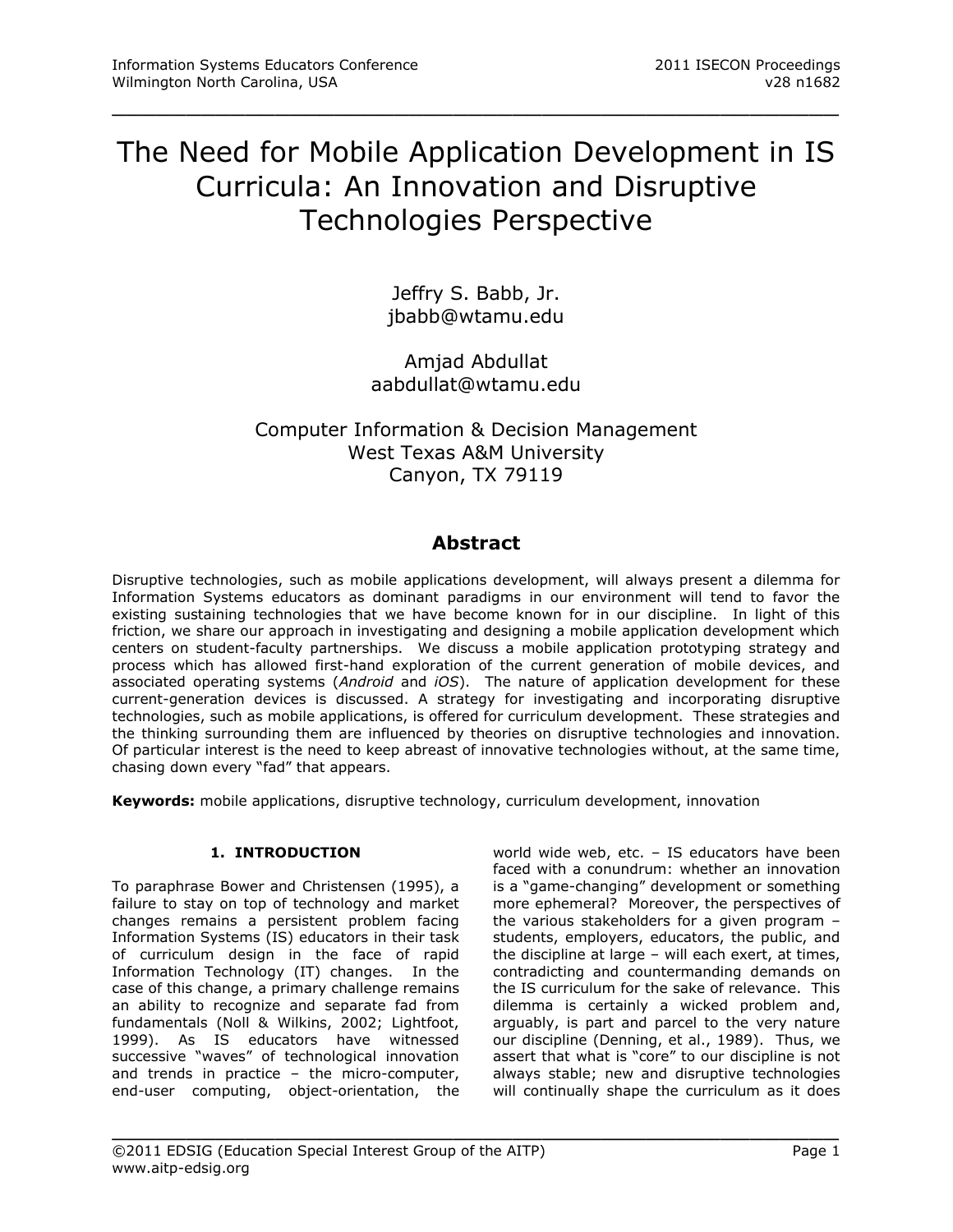the discipline. As we seek to develop overarching models for our curricula – as we think in terms such as theory, abstractions, and design – we must be willing to introduce the new into the tapestry of the old.

\_\_\_\_\_\_\_\_\_\_\_\_\_\_\_\_\_\_\_\_\_\_\_\_\_\_\_\_\_\_\_\_\_\_\_\_\_\_\_\_\_\_\_\_\_\_\_\_\_

There are two principal aims for this paper: first, we consider the inclusion of mobile application development into the IS curriculum; and, second, this paper takes a disruptive technologies theory perspective on how IS educators can recognize important disruptive technologies and incorporate these technologies into the IS curriculum (Bower & Christensen, 1995), and also from an innovation theory perspective (Drucker, 1998). Specifically, we consider the incorporation of the latest generation of mobile devices, and software applications ("apps"), into the IS undergraduate curriculum.

For IS educators and researchers, the latest generation of mobile device presents new horizons for inquiry concerning portability, security, privacy, computing resource management, human-computer interaction, and the social impacts of computing. While these phenomena are now new, the latest generation of mobile devices has newly synthesized these concerns in light of the convergence of technologies manifest in the devices. In this sense, while mobile computing is not new, its impact on cultures and societies has been acute in this latest generation of mobile devices. In fact, mobile computing has further eroded the digital divide as people from various backgrounds and socio-economic persuasions all seem to have embraced mobile computing (Varshney & Vetter, 2000; Lyytinen & Yoo, 2002). For these reasons, we are certain that mobile computing will continue to impact the IS discipline pedagogically, professionally, and intellectually.

In this paper, we take the position that currency gained from embracing innovations will require risk-taking. To this end, we will share our experiences in investigating mobile application development for inclusion into our curriculum. Furthermore, we discuss a process by which IS departments can manage this risk, based on our experience. As such, this paper proceeds as follows. First, we discuss how disruptive technologies influence curriculum design. Next, we discuss the latest generation of mobile devices and characterize what is distinctive, new, and disruptive about these devices. Next,

we focus on how and why IS curricula should plan on incorporating mobile computing in accordance with the theory of disruptive technologies. We then propose a course in mobile application development influenced by our experiences and strategies for adopting the technology. Finally, we conclude and discuss how our experiences have reinforced the lessons of both disruptive technology theory and innovation theory, and what implications these hold for curriculum design.

## **2. A DILEMMA FOR CURRICULUM DESIGN**

The challenge for IS educators always has been how to decide when to include a specific new topic or technology into the curriculum, and how to facilitate such implementation without undermining the existing curriculum. Developing a plan and strategy for incorporating mobile application development into IS curricula is not a new or isolated change management problem. It has always been imperative that IS educators remain cognizant of new developments and be vigilant in developing strategies for the research and development of new innovations so as to anticipate demand. In doing so, IS educators may develop a "vision" for which new technologies are suitable for their circumstances (Johannessen, Olsen, & Olaisen, 1999). One utility of this vision is as a means to assess risk tolerance in adopting new technology innovation: is this new technology a right fit and how quickly can we capitalize on this new technology when demand arises? In this sense, we recall a paradox for research and development efforts in the areas of promising technologies: we must develop both the temerity and instinct to act outside of stakeholder demand by investing energy and resources into areas not yet in demand (Bower and Christensen, 1995). Part and parcel to this concept is to develop an "incubator" within our departments for exploring new topics and technology.

In the context of mobile computing in the Information Systems curricula, only recently, in the IS2010 model curriculum, does ubiquitous mobile computing command serious mention (Topi, et al., 2010). Moreover, the IS2010 model curriculum mentions ubiquitous mobile computing in the context of an extant concern, that of the Human Computer Interaction concentration (Topi, et al., 2010). Evidently, a natural tendency exists such that we classify new phenomenon in the context of extant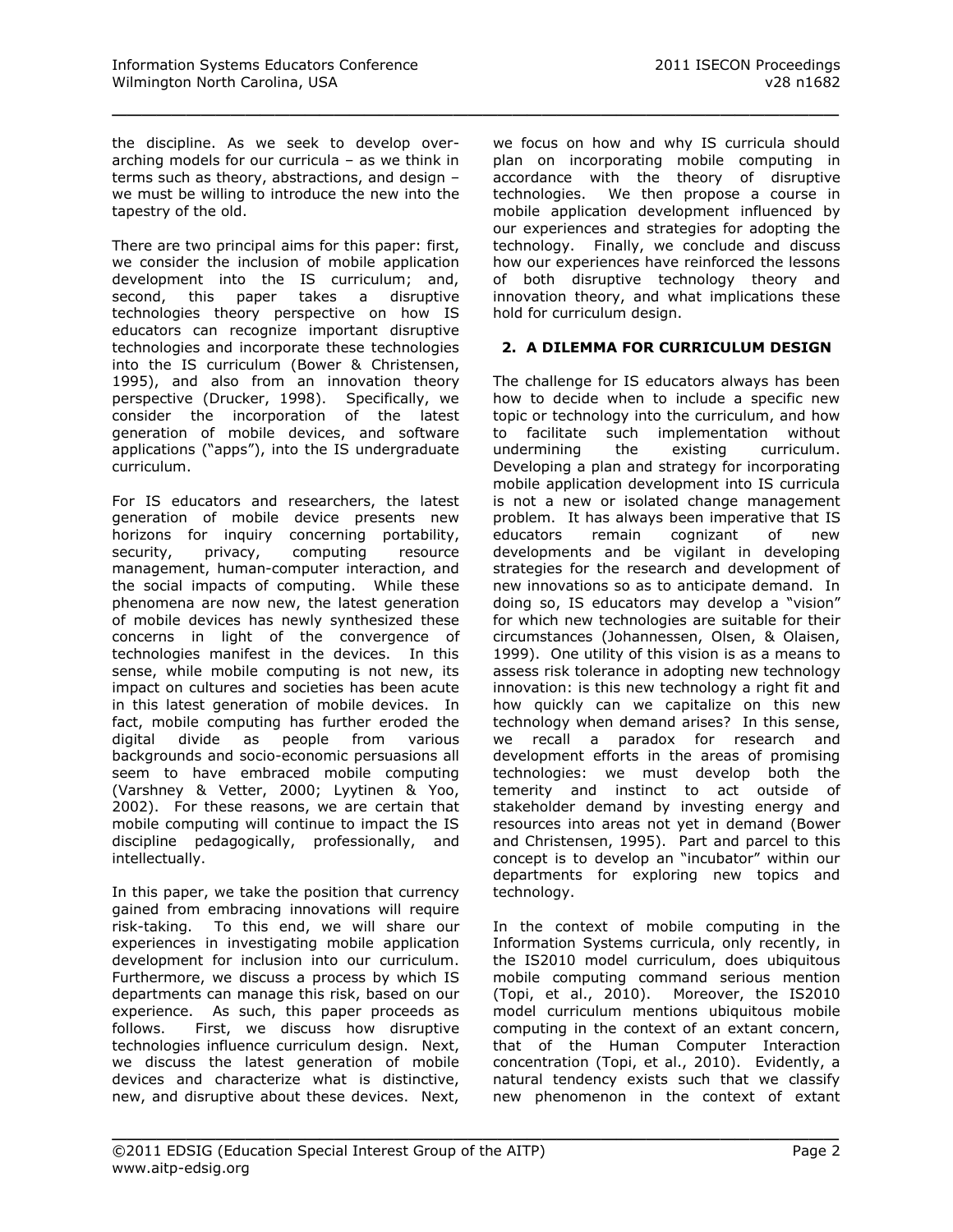phenomenon (Christansen, 1997). When new areas of concern arise, such as mobile applications, social network computing, and even games and "gamification," it is not likely that our peers, our stakeholders, or our constituents will "green light" the need for these innovations early enough such that an IS program is ready to "hit the ground running" when demand quickly thrusts the relevance of the innovation into our concern. In many cases, it will rest on IS faculty to provide the insight and leadership to recognize and assume these risks. Moreover, we could argue that this is exactly the role faculty are meant to take – to develop new ideas, new knowledge, and strategies for incorporating innovation into the curriculum. In fact, championship of the research and design of new curriculum areas is no different than the championship required for new information systems implementations and other change-management concerns in industry (Bower & Christensen, 1995, p. 44). Thus, change management for the nurture of a disruptive technology requires a unique approach.

Imperative to adopting a disruptive technologies perspective is an understanding of what Bower and Christensen (1995) call *sustaining technologies* and *disruptive technologies*. From a curriculum-development perspective, there are certain *sustaining technologies*, or subjects, that we rely upon to deliver the indisputable core of the information systems curriculum. These are the skills, knowledge, and techniques that the majority of our stakeholders and constituents expect of our programs. Typically, these will be: applications development in a modern programming language, databases and data management, systems analysis and design, data communications and networks, and grounding in the role of IT in organizations. As our going concerns, these sustaining technologies define our discipline and frame how we engage our processes of curriculum assessment and continuous improvement. To borrow from Kuhn (1962), our pedagogical, basic, and applied research and development efforts in this area constitute our *normal science*. As with Kuhn's *paradigms*, we are often careful to structure a curriculum, and models for curricula, in close alignment with the current paradigm; our understanding of and expectations of our programs hinges on this paradigmatic activity. Granted, our curricula, and models thereon, certainly allow for tailoring programs through free electives; however, it is less clear that we

are willing (or able) to fundamentally change the paradigm.

\_\_\_\_\_\_\_\_\_\_\_\_\_\_\_\_\_\_\_\_\_\_\_\_\_\_\_\_\_\_\_\_\_\_\_\_\_\_\_\_\_\_\_\_\_\_\_\_\_

We contend that thinking of curriculum development from a paradigmatic perspective supports Bower and Christensen's (1995) assertion that reconciling between the demands of a *sustaining technology* and the uncertain promise of a *disruptive technology* requires finesse and determination. A *disruptive technology* introduces a distinct set of qualities and capabilities which are not readily and apparently relevant to the demands of the existing paradigm. For instance, it has taken time to develop frameworks and infrastructure such that web application development has merged with aspects of traditional systems and software development practices. In fact, one could argue that the advent and maturation of agile software development methods may be somewhat related to the push to incorporate web development methods into the body of knowledge and practice of "conventional" modes of systems development (Abrahamsson et al., 2003). Thus, as with web application development, markets, employers, and educators may not adopt a disruptive technology at the same rate and at the same time. The challenge for IS educators is to develop strategies for exploring new curriculum areas without negatively affecting extant and sustaining technologies, in the short term; in the long term, given the eventual relevance of the innovation, the IS educator must then incorporate the innovation.

Fundamental to the dilemma of adopting a disruptive technology is that the new innovation may not make full "sense" in the existing market as the need for the improvements of the disruptive technology are not yet apparent. As Bower and Christensen (1995) put it, the apparent performance advantages, particularly in light of the prevailing paradigm, often present a small advantage as the market often doesn't "see" the value. For instance, for a previous generation of mobile devices, Research in Motion's *BlackBerry* smart-phone was considered the "gold standard" for enterprise and corporate users such that earlier generations of Nokia and Windows smart-phone devices were not considered serious corporate-use contenders. Now, as the latest generation of mobile devices (Apple's *iPhone* and *iOS*, Google's *Android OS*, and Microsoft's *Windows 7 Mobile OS*) proliferate, the conventional paradigm that the *BlackBerry* is the only serious enterprise device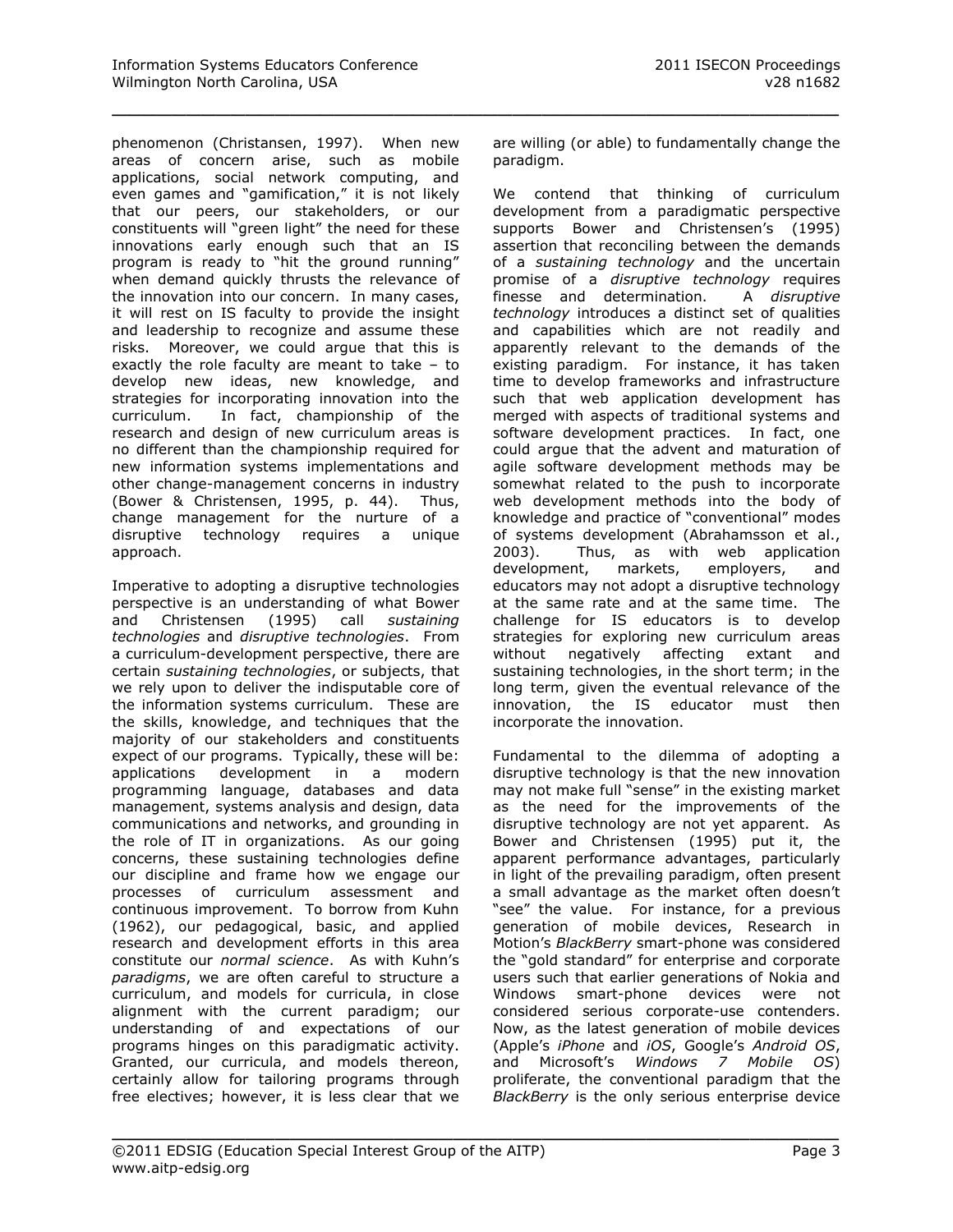has been challenged (Cozza, 2011). This is not due to the inferiority of the *BlackBerry* so much as the expectations of the market had changed, driven largely by a collection of new capabilities intrinsic to the new devices. In other words, the market was now ready for the disruptive innovation.

\_\_\_\_\_\_\_\_\_\_\_\_\_\_\_\_\_\_\_\_\_\_\_\_\_\_\_\_\_\_\_\_\_\_\_\_\_\_\_\_\_\_\_\_\_\_\_\_\_

According to Bower and Christensen (1995), we can assess the potential of a disruptive technology by understanding the performance trajectory offered by both the extant sustaining technologies and the new and disruptive technology (see Figure 1).



**Figure 1 Assessing Disruptive Technologies (Bower and Christensen, 1995)**

Whereas the performance trajectory for a sustaining technology is fairly predictable in support of dominant paradigms, the disruptive technology performance trajectory is initially estimated, but not guaranteed. However, if and when the trajectory intersects with, and then surpasses, the sustaining technology trajectory, it can be assumed that the implications for the dominant paradigm will be fairly certain: the disruptive technology is incorporated. Few expected that *Android*, *Windows Mobile*, and *iPhone* devices would threaten *BlackBerry*, but this has been the case and is expected to continue (see [Table 1\)](#page-10-0).

In the case of mobile devices, a convergence of technologies and capabilities has impacted the dominant paradigm. The incorporation of several previously-independent features – a PDA, a phone, a GPS, an audio player, a camera, etc. – into the latest generation of mobile devices has challenged the wired paradigm in a compelling way. We see other parallels in the advent of multi-core processors, in the increase in Internet subscribers brought about by the World Wide Web, and in the rediscovery of cloud computing. With these examples, we see that the potential of some technologies is not fully reached until other environmental conditions allow for the benefits of the technology to impact the marketplace. This convergence of device and software capabilities have created new user empowerment and has positioned mobile computing, and accordingly, mobile application development, as among the key strategic technologies for 2011 and beyond (Pettey, 2010).

To punctuate the influence of Bower and Christensen (1995) on our own mobile application development strategy for our curriculum, we reiterate that simply accommodating the curricular needs of the existing and dominant paradigm will likely stifle efforts to explore disruptive technologies. However, programs likely have very little room for experimentation as both the core curriculum and electives are suited to the dominant paradigm and any other concomitant institutional imperatives, such as AACSB accreditation, etc. Therefore, while we must continue to explore new technologies in order to sustain and broaden the appeal and viability of our IS programs, traditional methods may not yield the desired results. Typically, the exploration of new topics for incorporation into the curriculum transpires thusly: we carve out elective space (perhaps even within an existing course), we select a textbook, and we then "guinea pig" a group of students in order to ascertain suitability. As it is often the case that even electives are delivered and received within the auspices of the dominant paradigm of sustaining technologies, the normative approaches may not yield results. Rather, the research & development and "vision" necessary to fully explore the potential of the disruptive technology may be best realized when these efforts are sequestered away from the normal curriculum.

It is important that we do not underestimate the potential that a disruptive technology holds for reinvigorating and revitalizing our IS programs. Historically, as we have continued to explore and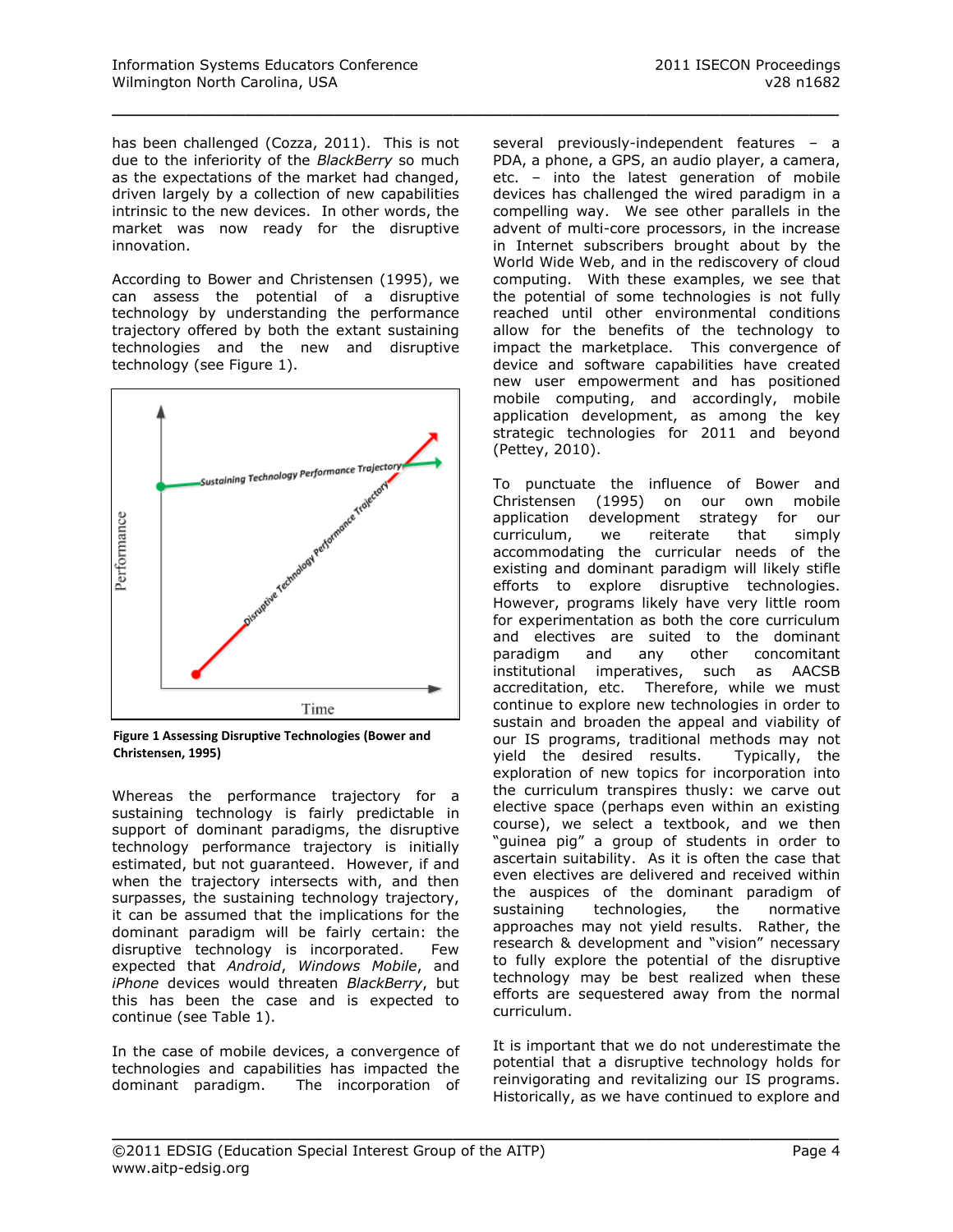incorporate new technologies, we have also broadened the appeal of the major. For instance, the World Wide Web likely brought in an entirely new crowd to IS who may not have been attracted by our previous concerns. Furthermore, whereas our traditional concerns, perhaps from earlier technology waves, were programming, and analysis and design, a focus on new concerns may bring other interests, such communications, marketing, security, etc., as newer technology "waves" move through our discipline.

#### **3. MOBILE COMPUTING BACKGROUND**

As exemplary of a disruptive technology, the current generation of mobile applications and devices has not arisen in a void; rather there exist precursors to present mobile computing which goes back for nearly 20 years. Particularly in the 1990s, both the marketplace for mobile devices (particularly mobile phones and Personal Data Assistants) and research on mobile computing phenomena, quickly rose to prominence (Satyanarayanan, Fundamental Challenges in Mobile Computing, 1996; Forman & Zahorjan, 1994; Satyanarayanan, Kistler, Mummert, Elbling, Kumar, & Lu, 1996; Spreitzer & Theimer, 1993; Chess, Grosof, Harrison, Levine, Parris, & Tsudik, 1995).

An ongoing aspect of each generation of mobile device remains the fact that the device can connect wirelessly to the network and that the device offers open-ended computing capabilities (Forman & Zahorjan, 1994, p. 38). That these devices increasingly also incorporate aspects of mobile telephony constituted an early theme that has not only persisted, but has also come to acutely characterize the current generation of mobile devices: that characteristic is feature convergence.

#### **The Current Generation of Mobile Computing Devices**

For the purposes of this article, a mobile computing device primarily connects to the network via IEEE 802.11 Wireless LAN networks and/or the International Mobile Communications 2000 (IMT-2000) mobile telecommunications networks. Accordingly, it is often easier to associate these latest generation mobile computing devices by the sales and marketing classification they are most commonly given: Smart Phones. While these devices provide uses beyond that of simple telephones, in this paper,

we focus primarily on the phone, the PDA, and the tablet devices most associated with the IMT-2000 3rd Generation (3G) and 4th Generation (4G)-capable devices.

\_\_\_\_\_\_\_\_\_\_\_\_\_\_\_\_\_\_\_\_\_\_\_\_\_\_\_\_\_\_\_\_\_\_\_\_\_\_\_\_\_\_\_\_\_\_\_\_\_

What is distinctly characteristic of these devices is that they foster and flourish a software application "ecosystem," typically characterized by "apps" and "app stores." Additionally, this current generation of mobile computing devices is generally represented by two the two major and competing operating systems for the devices: Apple's *iOS* and Google's *Android*. Thus, we have limited our examination of current-generation mobile devices to *Android* and *iOS* devices for the following reasons: 1) both Apple's and Google's operating systems are fairly representative of the capabilities and features of the current generation devices; and, 2) the devices powered by Apple and Google represent a sizeable portion of market share (both current and projected).

From a curricular standpoint, what also distinguishes these current-generation devices is the nature of the methods used for the delivery and maintenance of software. These devices are characterized by always-on access to the Internet and World Wide Web, access to a software shopping, purchasing, distribution, and maintenance infrastructure commonly and colloquially known as application stores, or "app stores." Additionally, these devices have considerable processing power, memory, video acceleration, and audio processing capabilities such that a variety of software can be written to utilize these capabilities. In short, these are more hand-held computers than mobile phones.

#### **Mobile Application Development Concerns**

While the aim of this paper is to discuss an approach to incorporating mobile application development into the IS curriculum, some discussion of the logistics and particulars of creating mobile applications is in order. First, we will characterize and classify the software development concerns and particulars for developing for both platforms. Then, we will relate our own experiences and how we incorporated a Bower and Christensen (1995) approach to researching and developing a disruptive technology for incorporation into our curriculum.

Eric Raymond, in his classic tome on software engineering methods, *The Cathedral and the*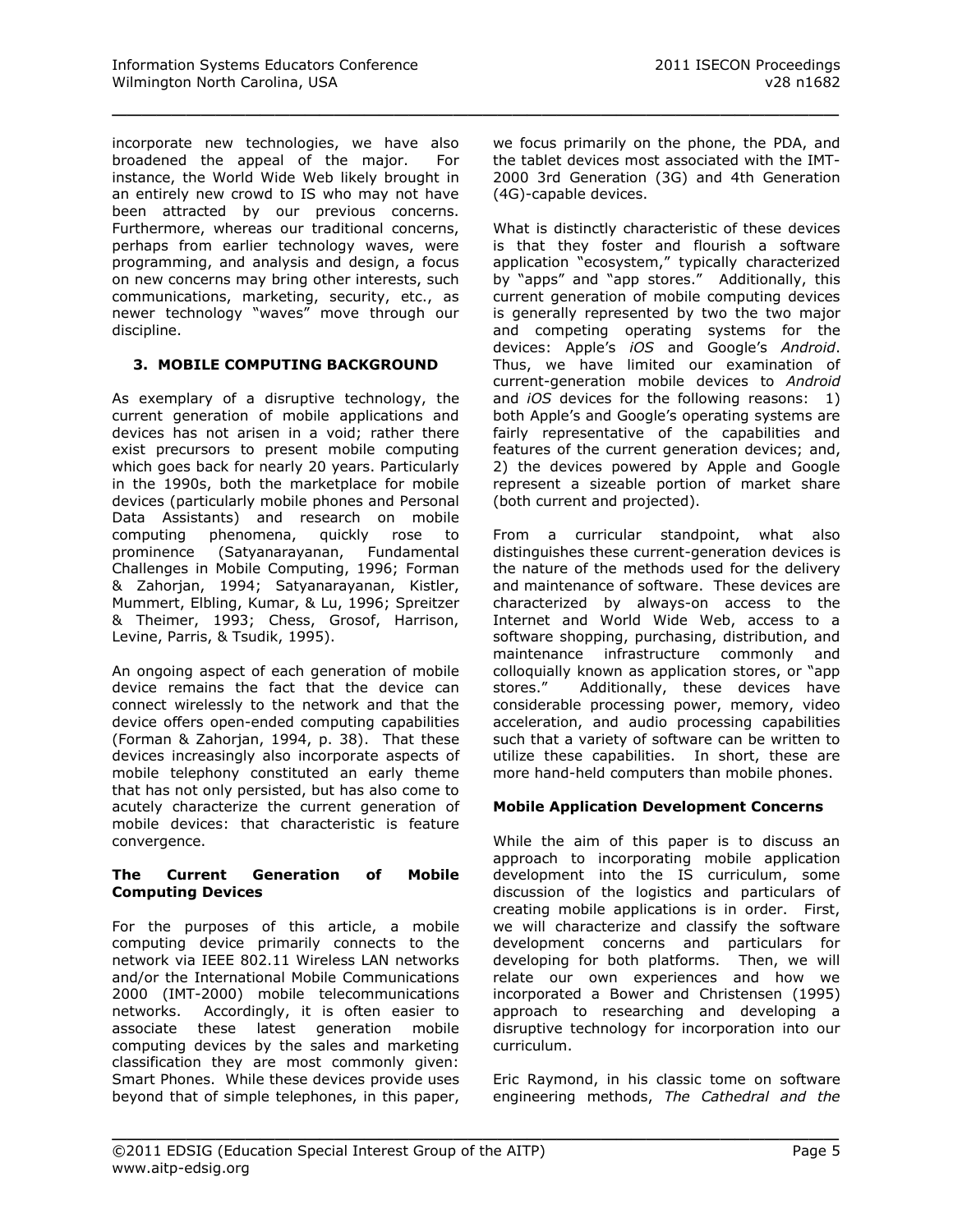*Bazaar* (1999), likened certain development processes as being akin to either "Cathedrals" or "Bazaars," depending on the openness communication and the availability of source code. When considering Apple's *iOS* and Google's *Android*, we will illustrate how working with Apple's *iOS* SDK is more akin to the "Cathedral," whereas working with Google's *Android* SDK is more akin to the "Bazaar." While this characterization may be somewhat hyperbolic, we find it useful based on our experiences.

## **Working with the iOS SDK – The Cathedral**

During our research and development work, Apple's *iOS* Software Development Kit (SDK) is the disruptive technology we spent most of our development, prototyping, and piloting efforts on. Therefore, our experience with Apple's *iOS* is much more extensive than with Google's *Android*.

The *iOS* Software Development Kit (SDK) is available to *iOS Developer Program* members or those who have enrolled their department into the freely-available *iOS Developer University Program*. The advantage of this program is that there are no licensing fees and the program allows designated faculty, and up to 200 students, to develop, test, and deploy mobile applications. While it is not possible to upload applications developed under the *iOS Developer University Program* to Apple's *App Store*, it is possible to individually provision each faculty and student mobile device with a license which allows downloading to the device from the development environment.

# *iOS SDK - Language, Library, and Tools*

As the majority of IS programs use either Java, C#/.NET, or VB.NET as a programming language, the steepest learning curve in learning *iOS* development will be in the tools and language area. The development language for creating *iOS* applications is Objective-C. While Objective-C is a wrapper around C, there are idioms in the syntax and object interaction of Objective-C which will be unfamiliar regardless of familiarity with C, C++, Java, or C#. As Objective-C is not a managed language, direct memory allocation and management will likely be foreign to most IS students.

The Integrated Development Environment used for *iOS* development is *XCode*. XCode's workflows will be fairly unfamiliar to students who are used to *Visual Studio*, *Eclipse*, or *Netbeans*. The Cocoa-based SDK libraries used in *iOS* development are straight-forward maps to the Cocoa Touch, Media, Networking and OS/Kernel-level features of the *iOS*. Faculty and students familiar with the .NET *Framework Class Library* documentation or the *Java Class Library* documentation should do well with the documentation and examples for the *iOS* SDK. In general, the *iOS* development experience is certainly closed-source and "Cathedral"-like. Information regarding the tools and resources mentioned in this section are available online at [http://developer.apple.com.](http://developer.apple.com/)

## **The Android SDK – The Bazaar**

\_\_\_\_\_\_\_\_\_\_\_\_\_\_\_\_\_\_\_\_\_\_\_\_\_\_\_\_\_\_\_\_\_\_\_\_\_\_\_\_\_\_\_\_\_\_\_\_\_

Whilst arriving to the market after Apple's *iOS*, the *Android* OS, designed to run in a number of hardware environments, is the fastest-growing OS environment for smart phones and other current-generation mobile devices. Being that *Android* is based on a Linux kernel, it is at its heart, a more "Bazaar"-like endeavor. In our testing, we concluded that *Android* development should be easier for most existing Information Systems (and Computer Science) faculty and students. Thus, we selected *iOS* as it would afford greater research and development value.

#### *Android SDK - Language, Library, and Tools*

Perhaps the most welcome news for many IS educators is that the learning curve for the tools and language supporting the *Android* SDK is no steeper than what is already the case in the majority of IS programs. This is so as the programming language for *Android* Development is primarily Java, which is still widely used by many IS and CS programs around the world. This also means that there are no development restrictions, such as the requirement for a particular hardware and system architecture for the development machine.

#### **Comparison of the SDKs**

Hopefully, Raymond's (1999) "Cathedral" and "Bazaar" conceptualization was a useful metaphoric device in understanding the different premises and assumptions when working with both toolsets. While there are many reasons to go with *Android* only, the largest players in the "App store" model will likely remain Apple and Google/*Android*. It remains to be seen what will happen with Nokia as they plan on moving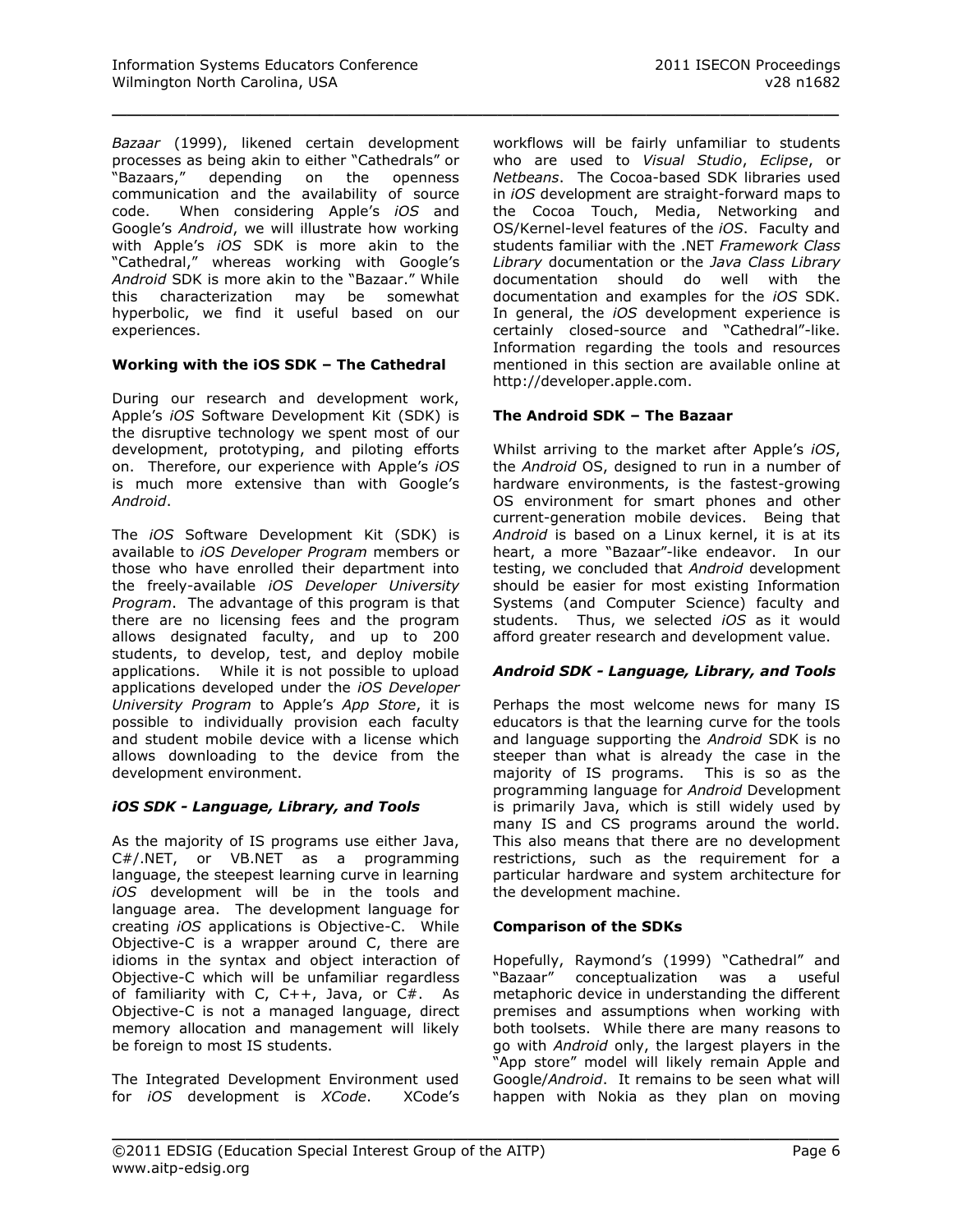forward with *Windows Mobile* solutions (Elop & Ballmer, 2011). The *Windows Mobile* option represents a "middle way" between the "Bazaar" of the *Android* ecosystem and the "Cathedral" of the Apple approach. It should be noted that a .NET environment would be easier for an IS program to transition to as opposed to the Apple *iOS* environment. [Table](#page-11-0) **3** presents a side-byside comparison of the *Android* and *iOS* environments (Chikkala, 2011).

#### **4. A DISRUPTIVE-TECHNOLOGIES APPROACH**

In 2009, we determined that several key technologies, most of which appear in [Table 2,](#page-10-1) required further consideration. We again heeded advice to isolate, incubate, and otherwise nurture a research & development project for our exploration of mobile application development (Christensen, 1997). As of this writing, there are other universities offering courses in *iOS* and *Android* mobile applications development – in fact, there are free online courses at the Massachusetts Institute of Technology, Stanford University, and the University of California at Berkeley for this purpose. Like many institutions, our university lacks the critical mass, both literally in terms of students, and figuratively in terms of resources, renown, and prestige, to absorb risks in the manner that these higher-order institutions can. [Table 4](#page-11-1) provides a list of some universities offering a course in mobile development that includes either iPhone development, *Android* development, or both, as of the summer of 2011. Our process for finding these schools and programs was simple and straight-forward: we used the search terms "mobile application development" and "*iOS*" and "*Android*," where sites searched were limited to the .edu top-level domain. Rather than creating an exhaustive list, we focused on the most relevant findings from the first 50 returns. Results were corroborated between Google's search engine and Microsoft's "Bing" search engine.

# **Overcoming the Risks and Challenges: A Pilot Approach**

Rather than embark on an experimental course, we undertook a pilot/prototype approach whereby the department hired a few of our best, most-capable, and well-rounded undergraduate and graduate students to work on an internal iPhone/*iOS* app for the department under the supervision and direction of a faculty member.

We next offer a synopsis of the findings, lessons learned, and emerging concerns from this pilot effort.

# *The High-risk and low-initial-ROI problem*

While it was crucial to allocate a faculty member to this endeavor, this allocation represents a risk. It is never certain that either the professor or the student would retain or convey any material that would be useful to the department and the undergraduate program. Another risk of the experiment is that all knowledge and expertise were allocated to the faculty member and students assigned to the project. Should anyone disengage from the project, there is a danger that these resources would be lost. Also, being a pilot project, the immediate payoff would be less than clear to many stakeholders and constituents.

# *Standards*

\_\_\_\_\_\_\_\_\_\_\_\_\_\_\_\_\_\_\_\_\_\_\_\_\_\_\_\_\_\_\_\_\_\_\_\_\_\_\_\_\_\_\_\_\_\_\_\_\_

While Objective-C is a well-specified and documented language, and while the closed environment of the *iOS* and its SDK have welldocumented API and libraries, there is a risk in investing in a technology area largely void of standards. While web technologies are based on standards, many large vendor-driven SDKs and APIs, such as Apple's Cocoa technologies in the *iOS*, are subject to unilateral changes and the deprecation of any portion of the SDK.

# *Platform and Development Knowledge*

While faculty mentor and student were sufficiently skilled in application development, we were concerned for what a beginner's experience might be. Our conclusion is not surprising: like any other innovation, utilizing the IT innovation requires the same hard-skills in application development as would any other innovation related to application development. In short, there is no "magic" in these technologies, they require many of the same skills we've been training our students on for decades now.

# *Difficulty to Test and Deploy*

Another concern arose in that mobile development often requires that you test in an emulator rather than, or at least prior to, testing on an actual device. Also, deployment is very closely controlled by the vendors who control the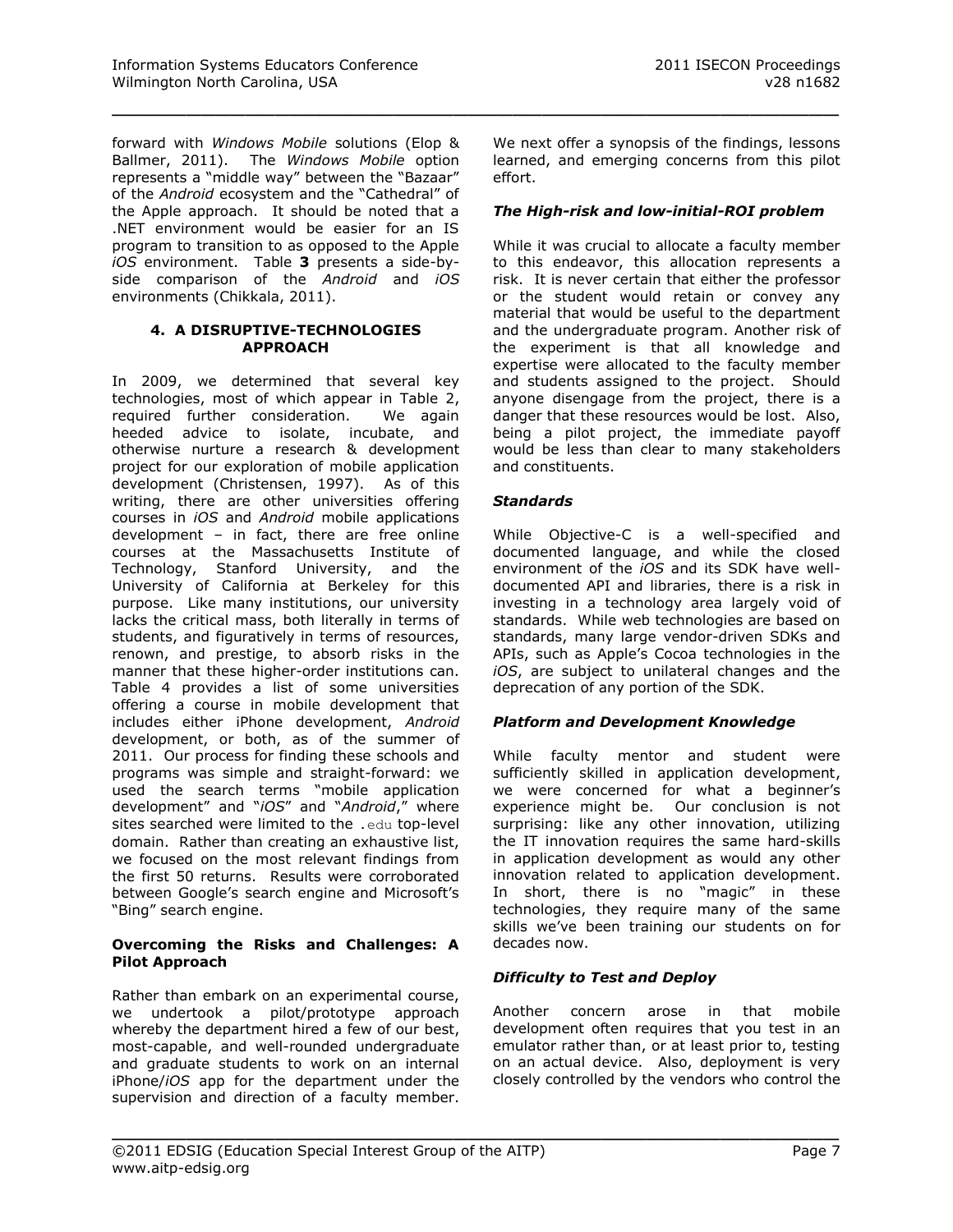App Stores, making ad-hoc distribution especially challenging in the *iOS* case.

#### *Ancillary Concerns*

When working with the *iOS* SDK, some faculty may feel as though they are stepping backwards a bit in that resource allocation, management, and de-allocation are once again first-order concerns. Also, these devices present new data and location privacy concerns that have fewer equivalents in a static computing model (Keith et al, 2010).

## **Outcomes Informing Next Steps**

By undertaking a low-risk and low-profile initial pilot application, we were able to "dry run" and "what if" issues that we anticipated and those we did not. Furthermore, by including students, we were also able to discuss potential content for the course from the student's perspective. Through this experience, we have been able to demonstrate to other faculty in the department, in the college, and in the university, our new expertise. Among the evidence of success of our approach is that our student, upon graduation, was subsequently hired by the university to continue a mobile development strategy for the institution.

There are many avenues yet available for incorporating mobile application development into the IS undergraduate curriculum at our institution, and the pilot allowed our department the opportunity to test those waters in an unobtrusive way. We concluded that any effective course would not likely be suited to absolute beginners: the sophistication of the required tools and techniques suggest that upperclassmen and graduate students would be the best target audience. The data in [Table 4](#page-11-1) implies that several other programs around the country have also made this determination.

## **5. CONTENT FOR A PROPOSED COURSE**

Our next step in the process is to design and offer a course. The initial course would present a survey of topics focusing on both *iOS* and *Android* development. In general, of the other institutions we surveyed, we found the University of Notre Dame's approach to be sound. Specifically, we agree with and share the following aims to prepare students for careers in mobile application development (Laneman, Flynn, & Poellabauer, 2010):

- Increase the number of professionals in mobile application development and related technologies
- To foster the development of skills which address real-world problems with the tools and skills required for mobile application development
- To enhance the ability of students to communicate with a variety of audiences through their applications.

An outline of topics, skills, and techniques, broken down by the weeks of a semester is depicted in [Table 5.](#page-12-0) A short-list of the major topics is as follows: The Objective-C language; The XCode IDE; Project Life Cycle; The Cocoa API; Views; Touch and Animation; Interface Elements; Event-handling; Sub-frameworks: Audio, Video, Photos, Maps, Sensors; Persistent storage; Networking; Multi-threading

## **Required Resources**

\_\_\_\_\_\_\_\_\_\_\_\_\_\_\_\_\_\_\_\_\_\_\_\_\_\_\_\_\_\_\_\_\_\_\_\_\_\_\_\_\_\_\_\_\_\_\_\_\_

As with any other area related to application development, departments considering an mobile application development course would do well to prepare the requisite resources. We have discussed the technical requirements, but our experiences revealed that the most important resources were human.

Perhaps the most important outcome of our efforts in exploring disruptive technologies is the development of faculty expertise. In our department, this experimental approach had the department chair's full blessing, consent, and endorsement. While our in-house "vanity" project had seemingly little direct and upfront value, the department chair was able to isolate us such that we were able to develop familiarity, comfort, and expertise. Whereas many departments might tend to outsource new and upcoming areas to adjunct faculty, to do so is to miss an opportunity to keep full-time, tenuretrack, and tenured professors up-to-date and steeped in the technologies that will impact the profession and the curriculum.

#### **Fitting Mobile Application Development into the Curriculum**

Of course, the ultimate outcome of our efforts should directly impact curriculum development in the form of new course offerings. Since it is common to take a "wait-and-see" approach in response to disruptive technologies, many run the risk of "missing the boat." Certainly, web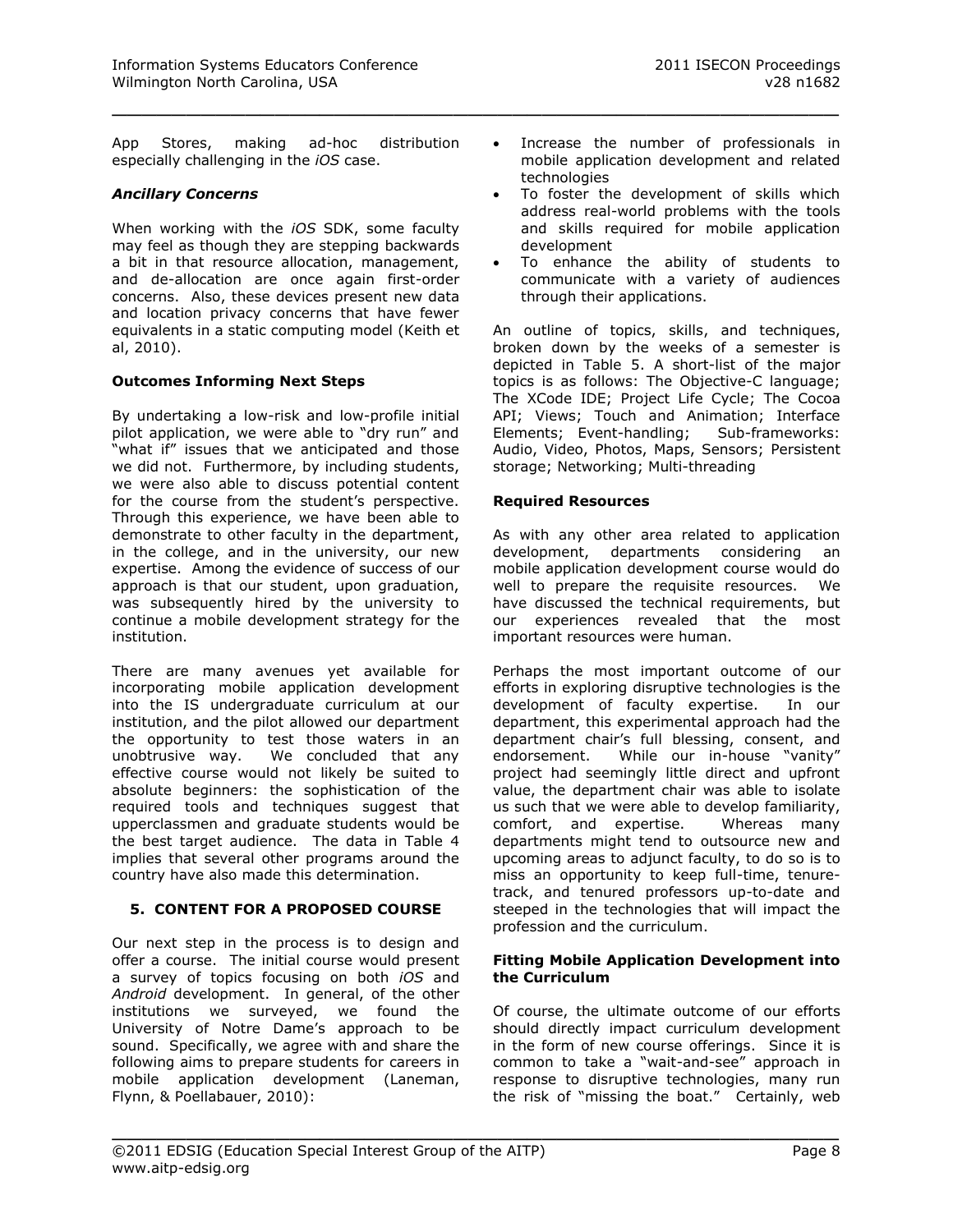\_\_\_\_\_\_\_\_\_\_\_\_\_\_\_\_\_\_\_\_\_\_\_\_\_\_\_\_\_\_\_\_\_\_\_\_\_\_\_\_\_\_\_\_\_\_\_\_\_

application development hasn't turned out to be a passing fad and has, in fact, grown and evolved substantially; so much so that many departments now use web development to fulfill their programming and application development component. We would argue that application development for the web is now a *sustaining technology*. In our experient, we find that many of our graduates who go on to work in application development do so either fully or partially in a web-oriented context. Thus, our prognostication for where mobile application development will lead us is this: incorporation or usurpation. The simple fact that we've classified mobile application development as a subclass of "application development" implies that our principle concerns will be. Logically, disruptive technologies will grow and challenge our existing framework of what application development is. Historically, we have benefitted from these disruptions as they have brought new students to our discipline.

# **6. CONCLUSION**

In this paper, we have outlined the importance of identifying, researching, and developing a curricular response to potentially disruptive technologies. We, as IS educators, recognize that our discipline is about technology-wrought change. However, we are also subject to influences which encourage us to sustain the status quo of the dominant paradigm. Our constituents, stakeholders, and even peers, may not provide the clues and incentives to explore potentially disruptive technologies as their benefits are not yet clear. Often, when the benefits of and demand for a disruptive technology are clear, IS educators are left to play "catch-up" in order to remain relevant. In this paper we have explored a risk-taking R&D approach whereupon we have accepted the Bower and Christensen (1995) advice to isolate and nurture a faculty-student partnership for exploring and developing disruptive technologies for curriculum development. We have also shared our experiences in adopting a mobile applications development strategy for our curriculum and we have outlined our intentions for a recommended course in this area.

We believe that our implementation of the disruptive technology approach is both valid and effective. We found that the keys to the success of our strategy were: 1) creating a team of capable students headed by student-focused faculty; and, 2) selecting faculty who understand

curriculum issues and the challenges of developing a new course. For us, this was an effective approach as it developed and tested ideas outside of the normal and traditional process of curriculum development. This research and development approach provided us with an opportunity to 1) explore the mobilecomputing topics that we believed would be important; 2) identify the appropriate and needed resources; and, 3) structure a course which could be effectively delivered.

We attribute our disruptive-technologies approach as being a key success factor for understanding how a new technology innovation might incorporate into our curriculum. If we simply outsourced this experimentation, our department would miss a key opportunity to learn new technologies, to understand how these technologies fit, and the occasion to share these experience with our peer IS educators.

# **7. REFERENCES**

- Abrahamsson, P., Warsta, J., Siponen, M., & Ronkainen, J. (2003). New Directions on Agile Methods: A Comparative Analysis. *Proceedings of the International Conference on Software Engineering*. Portland, Oregon, USA.
- Bower, J. L., & Christensen, C. M. (1995). Disruptive Technologies: Catching the Wave. *Harvard Business Review*, 43-53.
- Chess, D., Grosof, B., Harrison, C., Levine, D., Parris, C., & Tsudik, G. (1995, October). Itinerant agents for mobile computing. *IEEE Personal Communication*, 2(5), 34-49.
- Chikkala, K. (2011, May 12). Android Vs. Apple IOS. Retrieved July 1, 2011, from http://www.rushk.com: http://www.rushk.com/android-vs-apple-ios/
- Christensen, C. M. (1997). The Innovator's Dilemma: When New Technologies Cause Great Firms to Fail. Boston, MA: Harvard Business Press.
- Cozza, R. (2011, April). Forecast: Mobile Communications Devices by Open Operating System, Worldwide, 2008-2015. Retrieved July 1, 2011, from Gartner: http://www.gartner.com/DisplayDocument?r ef=clientFriendlyUrl&id=1619615
- Denning, P. J., Comer, D. E., Gries, D., Mulder, M. C., Tucker, A., Turner, A. J., et al. (1989,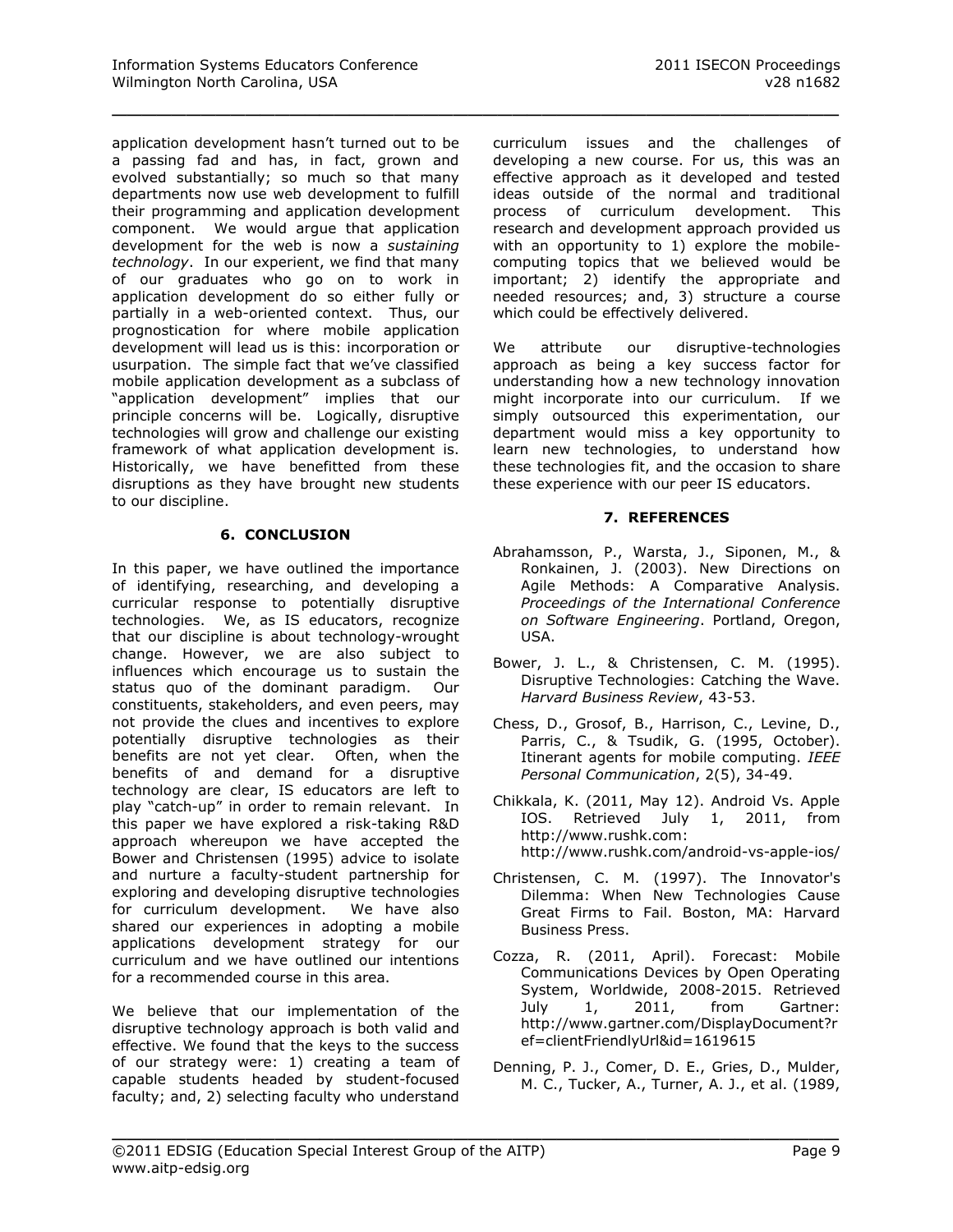January). Computing as a Discipline. *Communications of the ACM*, 32(1), 9-23.

\_\_\_\_\_\_\_\_\_\_\_\_\_\_\_\_\_\_\_\_\_\_\_\_\_\_\_\_\_\_\_\_\_\_\_\_\_\_\_\_\_\_\_\_\_\_\_\_\_

- Drucker, P. F. (1998). The Discipline of Innovation. *Harvard Business Review*, 3-8.
- Elop, S., & Ballmer, S. (2011, February 11). Open Letter from CEO Stephen Elop, Nokia and CEO Steve Ballmer, Microsoft. Retrieved July 10, 2011, from Nokia Conversations: http://conversations.nokia.com/2011/02/11/ open-letter-from-ceo-stephen-elop-nokiaand-ceo-steve-ballmer-microsoft/
- Forman, G. H., & Zahorjan, J. (1994, April). The Challenges of Mobile Computing. *IEEE Computer*, 38-47.
- Johannessen, J.-A., Olsen, B., & Olaisen, J. (1999). Aspects of Innovation theory based on knowledge-management. *International Journal of Information Management*, 19, 121-139.
- Keith, M.J., Babb, J.S., Furner, C.P., & Abdullat, A.A. (2010). Privacy Assurance and Network Effects in the Adoption of Location-Based Services: An iPhone Experiment. *ICIS 2010 Proceedings*, Paper 237.
- Laneman, J. N., Flynn, P., & Poellabauer, C. (2010, January). A Smartphone Programming Course for Undergraduates. Retrieved July 2011, from Wireless Institute University of Notre Dame: http://wireless.nd.edu/font-page/wi-ndmobileapps-white-paper.pdf
- Lightfoot, J. M. (1999). Fads versus Fundamentals: The Dilemma for Information Systems Curriculum Design. *Journal of Education for Business*, 75(1), 43-50.
- Lyytinen, K., & Yoo, Y. (2002, December). The Next Wave of Nomadic Computing. *Information Systems Research*, 4, 377-388.
- Mauro, C. L. (2011, February 6). Why Angry Birds is so successful and popular: a cognitive teardown of the user experience.

Retrieved July 10, 2011, from Pulse > UX Blog:

http://www.mauronewmedia.com/blog/2011 /02/why-angry-birds-is-so-successful-acognitive-teardown-of-the-user-experience/

- Noll, C. L., & Wilkins, M. (2002). Critical Skills of IS Professionals: A Model for Curriculum Development. *Journal of Information Systems Education*, 1(3), 143-154.
- Pettey, C. (2010, October 19). Gartner Identifies the Top 10 Strategic Technologies for 2011. Retrieved July 1, 2011, from Gartner: http://www.gartner.com/it/page.jsp?id=145 4221
- Raymond, E. S. (1999). The Cathedral and the Bazaar. Cambridge: O'Reilly.
- Satyanarayanan, M. (1996). Fundamental Challenges in Mobile Computing. *Proceedings of the Fifteenth ACM Symposium on Principles of Distributed Computing*, (pp. 1-7). Philadelphia, PA.
- Satyanarayanan, M., Kistler, J., Mummert, L., Elbling, M., Kumar, P., & Lu, G. (1996). Experience with Disconnected Operation in a Mobile Computing Environment. *The Springer International Series in Engineering and Computer Science*, pp. 537-570.
- Spreitzer, M., & Theimer, M. (1993, July). Scalable, secure, mobile computing with location information. *Communications of the ACM*, 36(7).
- Topi, H., Valacich, J. S., Wright, R. T., Kaiser, K., Nunamaker, J. F., Sipior, J. C., et al. (2010). IS 2010: Curriculum Guidelines for Undergraduate Degree Programs in Information. *Communications of the Association for Information Systems*, 26(18).
- Varshney, U., & Vetter, R. (2000, June). Emerging mobile and wireless networks. *Communications of the ACM*, 43(6), 73-81.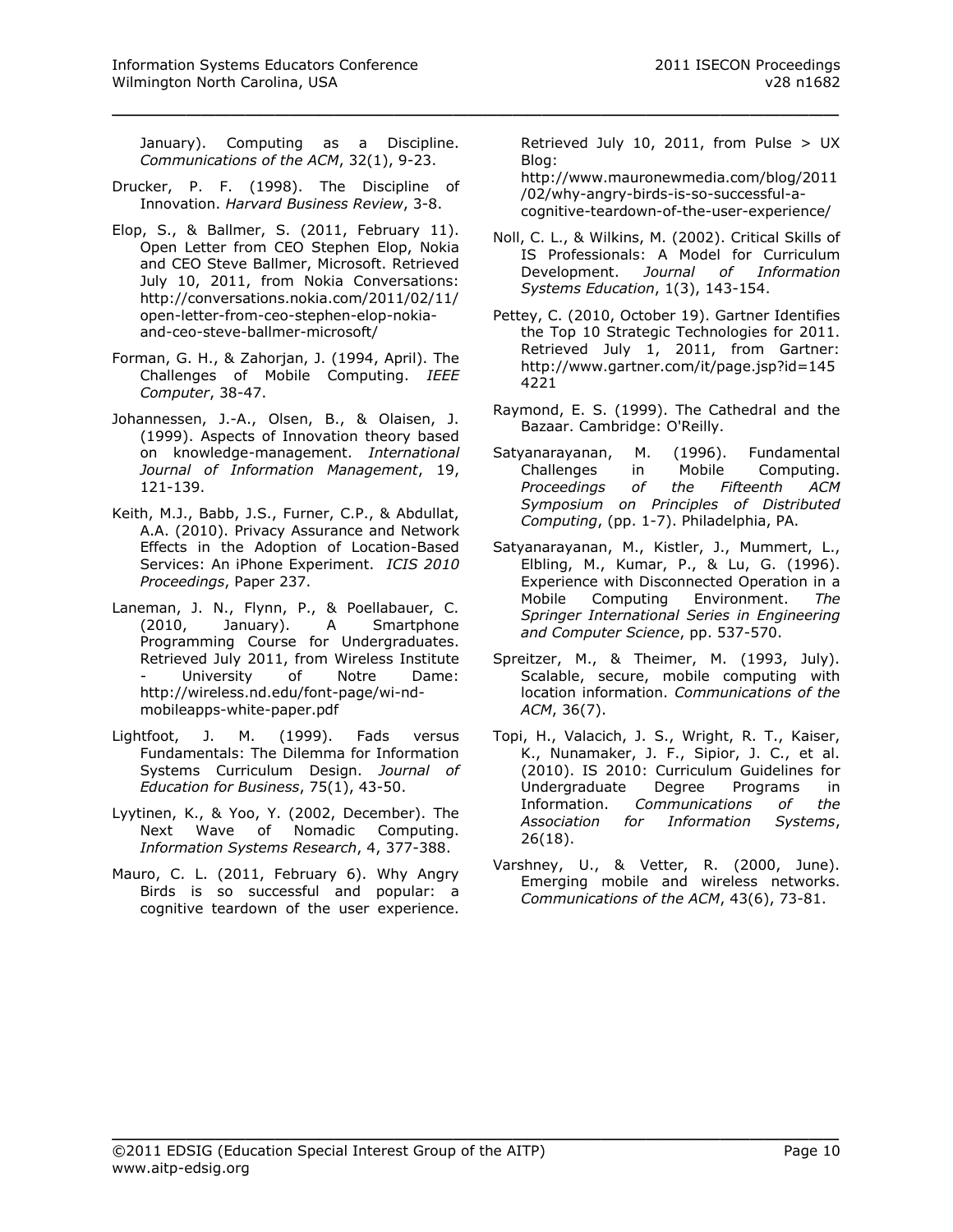# **Appendices and Annexures**

\_\_\_\_\_\_\_\_\_\_\_\_\_\_\_\_\_\_\_\_\_\_\_\_\_\_\_\_\_\_\_\_\_\_\_\_\_\_\_\_\_\_\_\_\_\_\_\_\_

| <b>OS</b>                      | 2010      | 2011      | 2012      | 2015      |
|--------------------------------|-----------|-----------|-----------|-----------|
| Symbian (Nokia)                | 111,577   | 89,930    | 32,666    | 661       |
| Market Share (%)               | 37.6      | 19.2      | 5.2       | 0.1       |
| Android                        | 67,225    | 179,873   | 310,088   | 539,318   |
| Market Share (%)               | 22.7      | 38.5      | 49.2      | 48.8      |
| Research In Motion             | 47,452    | 62,600    | 79,335    | 122,864   |
| Market Share (%)               | 16        | 13.4      | 12.6      | 11.1      |
| iOS                            | 46,598    | 90,560    | 118,848   | 189,924   |
| Market Share (%)               | 15.7      | 19.4      | 18.9      | 17.2      |
| Microsoft                      | 12,378    | 26,346    | 68,156    | 215,998   |
| Market Share (%)               | 4.2       | 5.6       | 10.8      | 19.5      |
| <b>Other Operating Systems</b> | 11,417.40 | 18,392.30 | 21,383.70 | 36,133.90 |
| Market Share (%)               | 3.8       | 3.9       | 3.4       | 3.3       |
| <b>Total Market</b>            | 296,647   | 467,701   | 630,476   | 1,104,898 |

<span id="page-10-0"></span>**Table 1 Worldwide Mobile Communications Device Open OS Sales to End Users by OS (Thousands of Units) (Cozza, 2011)**

#### **Table 2 Top Strategic Technologies for 2011 and Beyond**

<span id="page-10-1"></span>

| <b>Strategic Technology</b>      | <b>Relevance to Current Generation Mobile</b><br><b>Computing</b>                                                                                                                                                               |
|----------------------------------|---------------------------------------------------------------------------------------------------------------------------------------------------------------------------------------------------------------------------------|
| Cloud Computing                  | This is no longer simply a concern for Enterprise<br>computing, as evidenced by services like<br>Dropbox, MediaFire, and Hulu                                                                                                   |
| Mobile and Tablet Applications   | By and large, it is the application ecosystem<br>available for these devices that constitutes the<br>appeal of these mobile platforms                                                                                           |
| Social Networking                | It can be argued that social networking has<br>reinvigorated the web and computing as all<br>aspects, both private and corporate, of life are<br>assimilated into social networks. Mobile devices<br>are a popular access node. |
| Video                            | The capture and sharing of this data is also key to<br>the demand for mobile devices                                                                                                                                            |
| <b>Next-Generation Analytics</b> | Mobile devices, particularly location information,<br>represent important and valuable metrics                                                                                                                                  |
| Social Analytics                 | Brining a social network aspect into CRM and<br>market development into the analytics picture.<br>This approach is evident in Social Network<br>Analysis                                                                        |
| Context-Aware Computing          | It is quite clear that mobile computing is the<br>primary enabler of this concept. The latest<br>generation of mobile devices allows for a full who,<br>what, where, and when picture.                                          |
| Ubiquitous computing             | This is also possible largely through the mobile<br>device and its ability to allow a user to never lose<br>contact of the computing environment.                                                                               |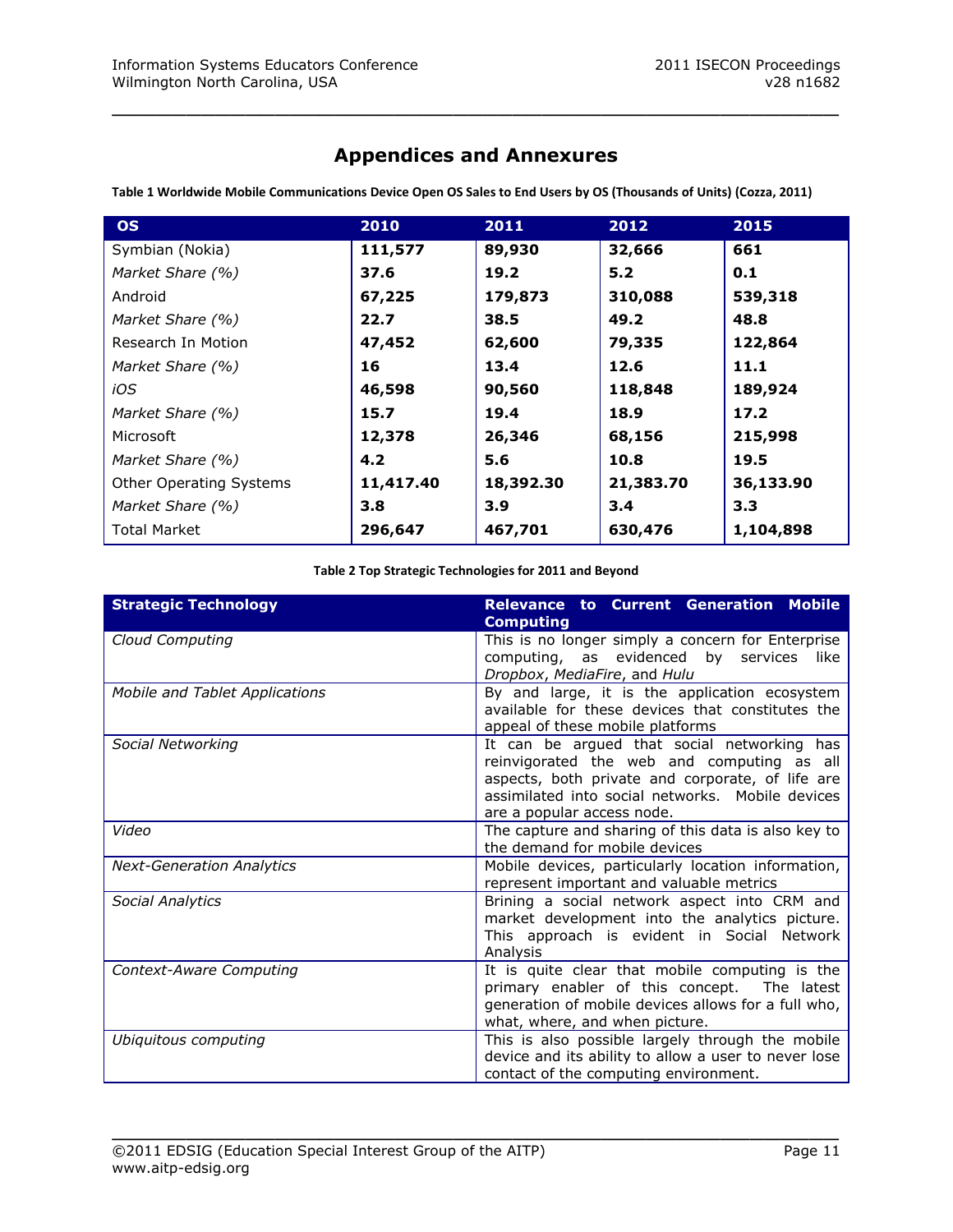<span id="page-11-0"></span>

| <b>Key Criteria</b>          | <b>Android</b>                                                                                                                                        | <b>Apple iOS</b>                                                                                |
|------------------------------|-------------------------------------------------------------------------------------------------------------------------------------------------------|-------------------------------------------------------------------------------------------------|
| Definition                   | Android is a software stack for mobile<br>devices that includes an operating<br>system, middleware and key<br>applications.                           | iOS is Apple's mobile operating system,<br>Originally developed for the iPhone                  |
| Ownership                    | Google open Source.                                                                                                                                   | Apple.                                                                                          |
| Operating<br>System          | Android is Google developed open<br>source operating system.                                                                                          | Apple iOS is a proprietary operating<br>system.                                                 |
| Ease of use                  | Android does not have the same level<br>of simplicity as iOS, we can detach our<br>brain and still manage to work the<br>interface.                   | iOS has turned out to be the easiest<br>mobile operating system.                                |
| Hardware<br>Vendors          | Samsung, Motorola, LG, Sony Ericsson,<br>Dell, Huawei, HTC etc.                                                                                       | Apple.                                                                                          |
| Compatible<br><b>Devices</b> | Compatible with any Devices.                                                                                                                          | iPad, iPod Touch, iPhones.                                                                      |
| Application<br><b>Store</b>  | Android Market 200,000.                                                                                                                               | Apple Store 300,000.                                                                            |
| Google Talk                  | GTalk Specific Client and Video<br>Supported.                                                                                                         | Web browser chat.                                                                               |
| <b>Gmail Client</b>          | Gmail Specific eMail client.                                                                                                                          | Only Apple general eMail Client.                                                                |
| <b>Web Browser</b>           | Open source Webkit layout engine<br>coupled with Chrome's V8 JavaScript<br>engine.                                                                    | Safari.                                                                                         |
| <b>Features</b>              | Android's biggest advantage over iOS,<br>Android has features like multitasking,<br>widgets, tethering, Wi-Fi hotspot and<br>Adobe Flash support etc. | iOS can have the ability to install<br>applications, multitasking, copy-paste,<br>folders, etc. |
| Messaging                    | SMS, MMS, eMail and C2DM.                                                                                                                             | SMS, MMS, eMail.                                                                                |
| Performance                  | When running on faster hardware,<br>Android is never perfectly smooth.                                                                                | iOS ran perfectly even on the modest<br>hardware also.                                          |
| Connectivity                 | Wi-Fi, Bluetooth and NFC.                                                                                                                             | Wi-Fi, Bluetooth.                                                                               |
| Adobe Flash                  | Supported                                                                                                                                             | Not Supported                                                                                   |
| Email<br>Attachments         | Multiple files.                                                                                                                                       | Single file only.                                                                               |
| <b>Supports</b>              | Android supports Hotspot via Wi-Fi.                                                                                                                   | Apple iOS supports internet Tethering<br>via Bluetooth.                                         |
| Social Network               | Android supports Social Network<br>contact Sync.                                                                                                      | N/A                                                                                             |

#### **Table 3 Comparing the features of the Android OS and Apple iOS**

\_\_\_\_\_\_\_\_\_\_\_\_\_\_\_\_\_\_\_\_\_\_\_\_\_\_\_\_\_\_\_\_\_\_\_\_\_\_\_\_\_\_\_\_\_\_\_\_\_

#### **Table 4 Search Results for Mobile Application Development Courses**

<span id="page-11-1"></span>

| <b>University</b>                        | <b>Course</b>                                   | <b>Platforms</b> |
|------------------------------------------|-------------------------------------------------|------------------|
| Harding University - Searcy, AK          | COMP 475 - Mobile Computing                     | Android          |
| Olin College - Needham, MA               | Mobdev 2010 - Experimental<br>Class             | iOS              |
| University of Notre Dame                 | CSE40333 - Mobile Application<br>Development    | Android, iOS     |
| Strathmore University - Nairobi<br>Kenya | MIT Africa Information<br>Technology Initiative | Android, iOS     |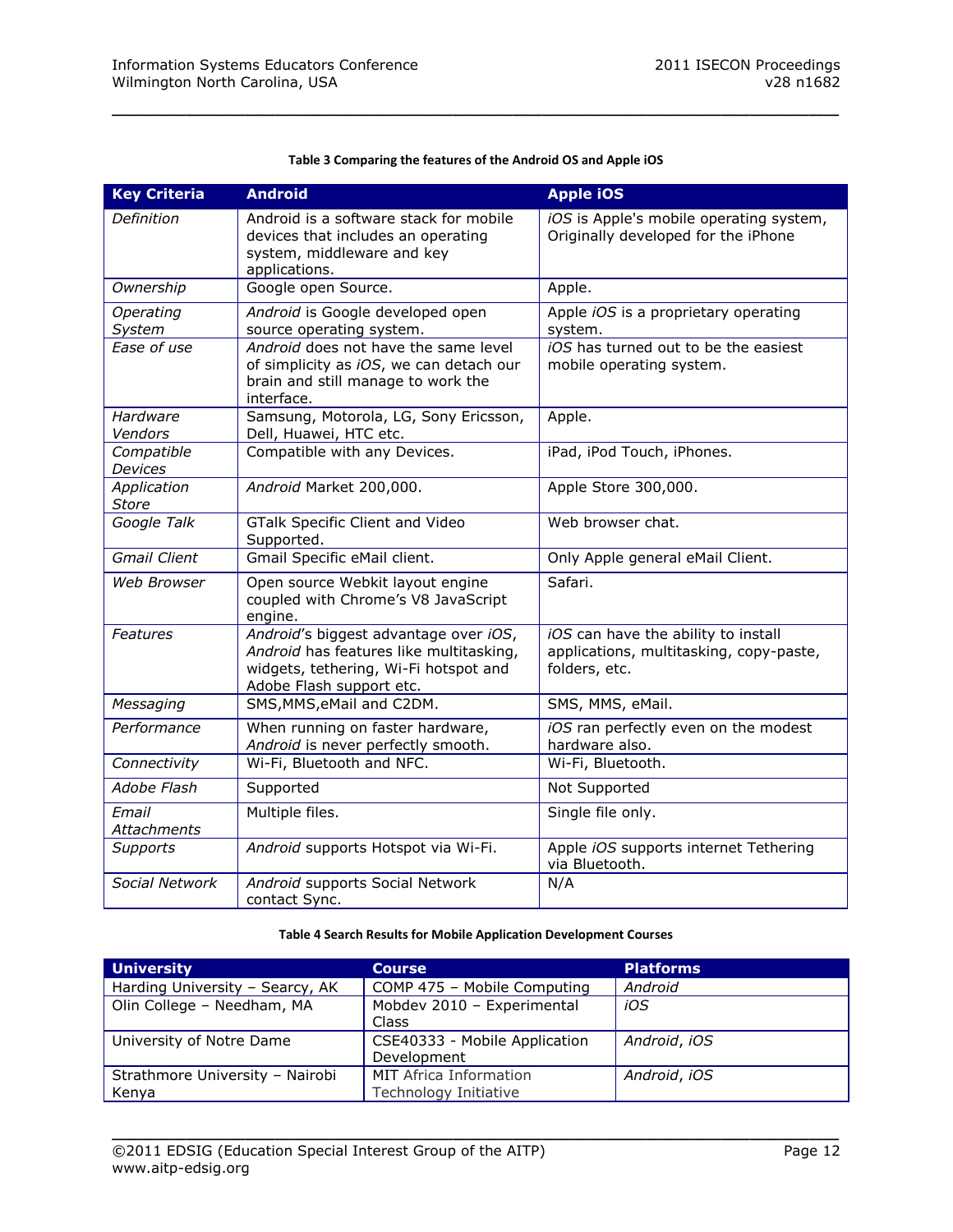| University of Southern California -<br>Los Angeles, CA         | ITP-499 - Mobile Application<br>Development                                             | Android         |
|----------------------------------------------------------------|-----------------------------------------------------------------------------------------|-----------------|
| UC San Diego - San Diego, CA                                   | ART40544 - Basics of<br>Programming Android;<br>ART40545 - Basics of<br>Programming iOS | Android, iOS    |
| Austin Peay State University -<br>Clarksville, TN              | CSCI3010 - Mobile Software<br>Development                                               | iOS             |
| Carnegie Mellon University -<br>Heinz College- Pittsburg, PA   | 95-740 Mobile Software<br>Development                                                   | Android         |
| Brandeis University - Waltham,<br>MA                           | COSI153 - Mobile Application<br>Development; COSI153 - Mobile<br>Game Development       | Android, iOS    |
| Northeastern University - Boston,<br>MA                        | CS4520 - Mobile Application<br>Development                                              | Android         |
| MIT - Cambridge, MA                                            | IAP2010 - Introduction to iPhone<br><b>Application Development</b>                      | iOS             |
| Purdue University - West<br>Lafayette, IN                      | CNIT355 - Software<br>Development for Mobile<br>Computers                               | Java (Android?) |
| Boston University - Boston, MA                                 | MET CS 683 Mobile Application<br>Development                                            | iOS, Android    |
| Dominican University - River<br>Forest, IL                     | <b>CPSC 446</b><br><b>MOBILE</b><br>APPLICATIONS DEVELOPMENT                            | iOS, Android    |
| DePaul University - Chicago, IL                                | CSC 471: Mobile Application<br>Development                                              | iOS, Android    |
| San Diego State University - San<br>Diego, CA                  | CS 696 Mobile Application<br>Development                                                | iOS             |
| Texas A&M University-Corpus<br>Christi                         | COSC 4590 Special Topics:<br>Mobile Programming                                         | Android         |
| Florida State University -<br>Tallahassee, FL                  | CIS4930-01: Mobile<br>Programming                                                       | Android         |
| The University of Utah - Salt Lake<br>City, UT                 | CS4962 - Mobile Application<br>Programming: iOS                                         | iOS             |
| California State University - Los<br>Angeles - Los Angeles, CA | CIS 454: Mobile Application<br>Development                                              | iOS, Android    |
| Stony Brook University, Stony<br>Brook, NY                     | Special Topics in Computer<br>Science - Developing Mobile<br>Applications               | iOS, Android    |

\_\_\_\_\_\_\_\_\_\_\_\_\_\_\_\_\_\_\_\_\_\_\_\_\_\_\_\_\_\_\_\_\_\_\_\_\_\_\_\_\_\_\_\_\_\_\_\_\_

#### **Table 5 Outline for a Course in Mobile Application Development**

<span id="page-12-0"></span>

| <b>Week</b>    | <b>Topic/Theme</b>                            | <b>Concerns, Skills, and Techniques</b>                                                                                                    |
|----------------|-----------------------------------------------|--------------------------------------------------------------------------------------------------------------------------------------------|
|                | Introduction to mobile computing              | Basics of technologies which enable mobile<br>computing                                                                                    |
| $\mathcal{P}$  | iOS                                           | Illustrate tools, techniques, background,<br>requirements, etc.<br>Basic aspects of Objective-C and accessing the <i>iOS</i><br><b>SDK</b> |
| 3              | Android                                       | Illustrate tools, techniques, background,<br>requirements, etc.<br>Basic aspects of Java and accessing the Android<br><b>SDK</b>           |
| $\overline{4}$ | Conceptualize a Project; Seek<br>stakeholders | Building a context-driven and purposeful app<br>provides motivation. Students select Android or                                            |